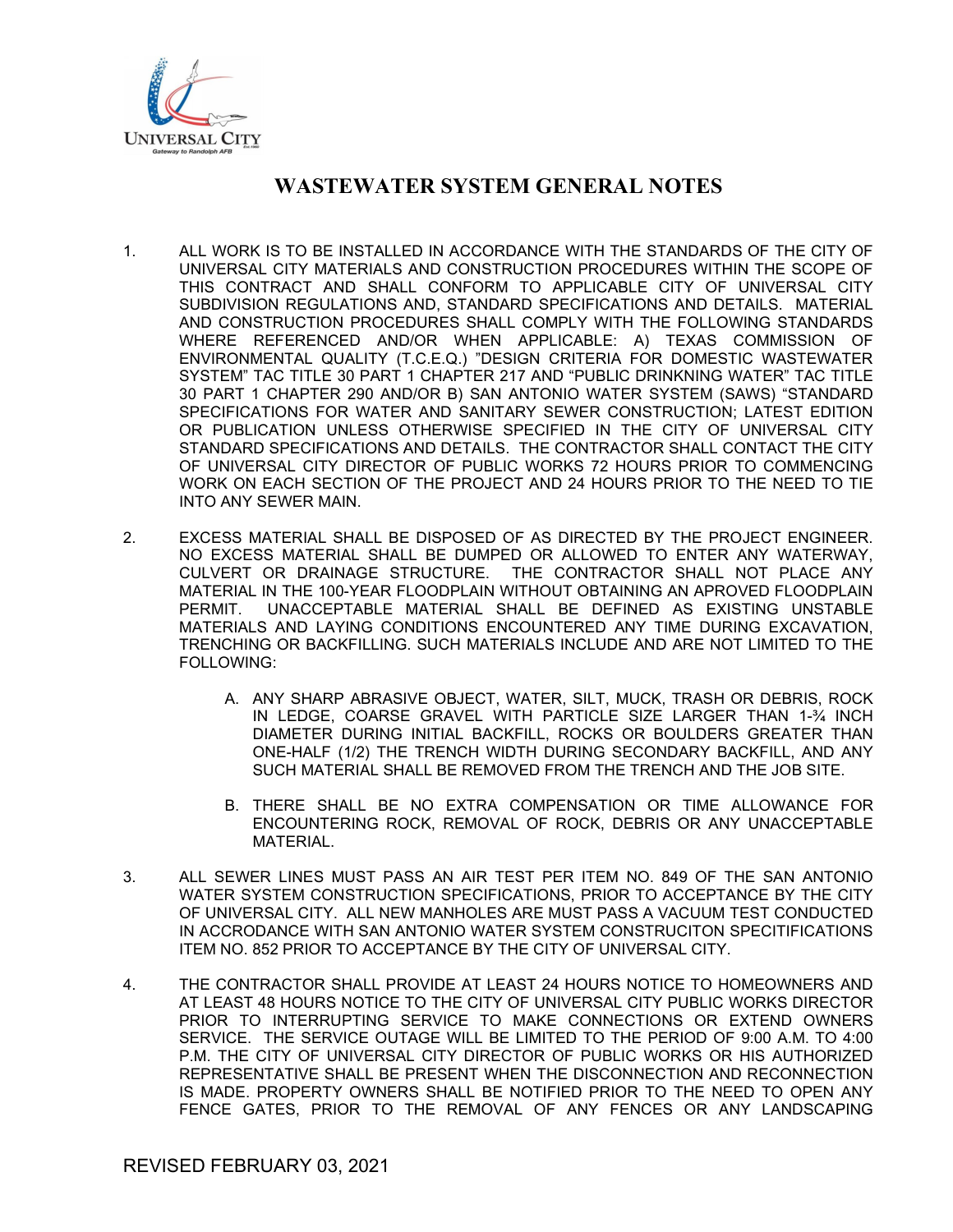

STRUCTURES REQUIRED DUE TO THE TRENCHING. TYPES AND LOCATION OF ANY LANDSCAPING STRUCTURES, TREES, BUSHES OR SCRUBS SHALL BE FIELD VERIFIED PRIOR TO EXCAVATION AND AVOIDED WHERE POSSIBLE.

- 5. ALL SEWER LINES MUST PASS A DEFLECTION TEST IN COMPLIANCE WITH SAN ANTONIO WATER SYSTEM ITEM NO.849, PRIOR TO ACCEPTANCE BY THE CITY OF UNIVERSAL CITY. THE MANDREL SHALL MEET THE REQUIREMENTS OF SAN ANTONIO WATER SYSTEM ITEM NO. 848. THE TEST SHALL BE PERFORMED WITHOUT MECHNICAL DEVICES. ALL SANITARY SEWER MAINS SHALL BE LAID TO GRADE AND SHALL NOT SAG OR OTHERWISE STAND WATER IN THE MAIN OR IN THE MANHOLE INVERT SECTION.
- 6. SEWER SERVICE LATERALS SHALL BE SIX-INCH (6") PVC, SDR 26, AND BE INSTALLED PER CITY OF UNIVERSAL CITY STANDARD SPECIFICATIONS AND DETAILS AND NOT PROTRUDE INTO THE SEWER MAIN. FINAL APPROVAL FOR SEWER CONSTRUCTION BY THE CITY SHALL NOT BE GIVEN UNTIL ALL SERVICE LATERALS ARE INSTALLED AS SHOWN IN THE DRAWINGS. CONTRACTOR SHALL FURNISH THE ENGINEER AND CITY OF UNIVERSAL CITY DIRECTOR OF PUBLIC WORKS WITH AN AS-BUILT PLAN SHOWING THE LOCATION, LENGTH AND DEPTH OF EACH SEWER LATERAL.
- 7. CLEANOUT FOR SEWER SERVICE LATERALS SHALL BE INSTALLED ONE FOOT (1') BEHIND PROPERTY LINE WITH DUCTILE OR CAST IRON SEWER LID PER THE CITY OF UNIVERSAL CITY DET-854-01.
- 8. MANHOLE TOPS SHALL BE SET TO THE ELEVATION PROVIDED BY THE ENGINEER. MANHOLES SHALL NOT HAVE MORE THAN FIVE (5) THROAT RINGS FOR ADJUSTMENT THAT MAY BE MADE BY THE STREET CONTRACTOR. ALL MANHOLE COVERS SHALL BE MOUNTED FLUSH WITH TOP OF FINISHED PAVEMENT. BOLT DOWN MANHOLES ARE REQUIRED OUTSIDE PAVEMENT AREA. MANHOLES SHALL MEET TCEQ CRITERIA AND HAVE THE UNIVERSAL CITY LOGO ON THE LID.
- 9. CONTRACTOR SHALL PRESERVE ALL CONSTRUCTION STAKES, MARKS, ETC. IF ANY STAKE, MARK, ETC. IS DESTROYED OR REMOVED BY THE CONTRACTOR OR THEIR EMPLOYEES, THEY WILL BE REPLACED BY THE CONTRACTOR AT THE CONTRACTOR'S EXPENSE.
- 10. STREETS ARE TO BE EXCAVATED TO SUBGRADE AND THE PARKWAY SHALL BE CUT TO TOP OF CURB BY THE STREET CONTRACTOR PRIOR TO CONSTRUCTION OF THE SEWER MAINS. IT SHALL BE THE CONTRACTOR'S RESPONSIBILITY TO PROVIDE A PAD FOR HIS EQUIPMENT IF NECESSARY.
- 11. THE MINIMUM RADIUS OF CURVATURE FOR ANY PIPE SHALL BE EITHER 200 FEET, OR THE MANUFACTURER'S RECOMMENDATION, WHICHEVER IS GREATER. THIS REQUIREMENT IS NO WAY INTENDED TO RELIEVE THE CONTRACTOR OF HIS RESPONSIBILITY TO SUCCESSFULLY PASS THE AIR AND MANDREL TESTING REQUIREMENTS. IF SEWER LINES ARE LAID ON A CURVE, THE MANHOLE SPACING SHALL BE REDUCED TO A MINIMUM OF 300 FEET.
- 12. WHERE WATER AND SEWER LINES ARE INSTALLED WITH A SEPARATION DISTANCE OF LESS THAN NINE (9) FEET AS MEASURED FROM OUTSIDE TO OUTSIDE, THE INSTALLATION MUST MEET THE REQUIREMENTS OF TAC TITLE 30 PART1 CHAPTERS 217.53(d) AND 290.44(e).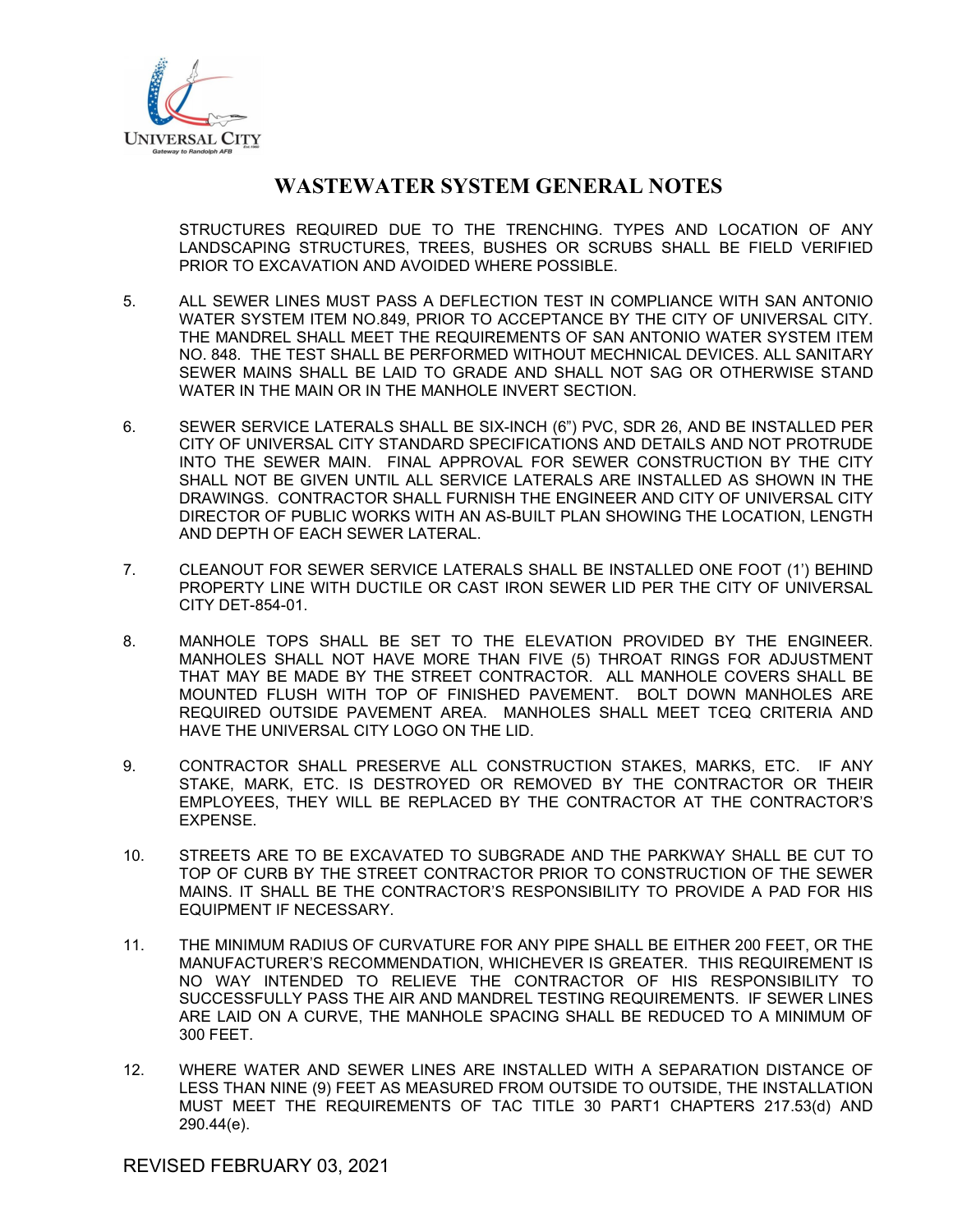

- 13. THE VERTICAL ANGLE OF CONNECTION INTO A SEWER MAIN FOR ALL SERVICE CONNECTIONS SHALL BE 45 OR LESS DEGREES. CONNECTION COUPLINGS WILL BE STAINLESS STEEL BAND TYPE. SERVICE LATERALS SHALL HAVE A COVER OF AT LEAST THREE FEET (3') UNDER THE SUBGRADE. A TWO-WAY CLEANOUT SHALL BE INSTALLED AT THE PROPERTY LINE.
- 14. ALL SANITARY SEWER PIPE SHALL BE NEW, COMPRESSION JOINT PVC SDR 26 PIPE.
- 15. WYE'S (Y) OR TEE'S (T) SHALL BE MANUFACTURED WYE'S OR TEE'S SUITABLE FOR USE IN SEWER SERVICE. NO FIELD FABRICATED TURNS OR ADAPTERS SHALL BE ALLOWED.
- 16. NO BLASTING WILL BE ALLOWED.
- 17. MANHOLES SHALL BE EITHER MONOLITHIC CAST IN-PLACE OR PRECAST. NO FIBERGLASS MANHOLES ARE ALLOWED. MANHOLES, INCLUDING RINGS AND COVERS, SHALL BE CONSTRUCTED, SO THAT THEY ARE WATERTIGHT. IF PRECAST MANHOLES ARE USED, THE CONTRACTOR SHALL PROVIDE A SUBMITTAL ON THE PRODUCT, GROUT, CONNECTION BOOT, SEALANT AND ANY OTHER APPURTENANCES TO THE CITY OF UNIVERSAL CITY DIRECTOR OF PUBLIC WORKS FOR APPROVAL PRIOR TO INSTALLATION.
- 18. ALL NEW MANHOLE INTERIOR WALLS SHALL BE COATED WITH A CITY OF UNIVERSAL CITY APPROVED SEWER STRUCTURAL COATING.
	- **EPOXY COATING WITH SPECIFIED THICKNESS APPLICATION:**
	- RAVEN 405 SERIES HIGH BUILD EPOXY LINER; REQUIRED THICKNESS 125 MILS.
	- FINISH COLOR SHALL BE LIGHT BLUE
- 19. IF CAST-IN-PLACE MANHOLES ARE USED, THE CONTRACTOR SHALL PROVIDE A SUBMITTAL ON THE CONCRETE MIX DESIGN, REINFORCING DETAILS AND ANY OTHER APPURTENANCES TO THE CITY OF UNIVERSAL CITY DIRECTOR OF PUBLIC WORKS PRIOR TO INSTALLATION.
- 20. ANY SEWER PIPE LAID AT TEN PERCENT (10%) SLOPE OR GREATER SHALL HAVE CONCRETE RETARDS A MINIMUM OF EVERY 20 FEET INSTALLED ACROSS THE ENTIRE WIDTH OF THE TRENCH.
- 21. ANY CAVERNS OR SOLUTION CHANNELS ENCOUNTERED DURING CONSTRUCTION WILL BE REPORTED TO THE ENGINEER AND THE CITY OF UNIVERSAL CITY WITH A REQUEST FOR A DESIGN REVISION WHEN THE STRENGTH OF THE PIPE IS NOT SUFFICIENT TO BRIDGE THE GAP. THE CONTRACTOR SHALL ALSO REPORT THE FINDING OF THE CAVERN TO THE APPROPRIATE REGULATORY AGENCIES AND STOP WORK UNTIL AUTHORIZATION TO CONTINUE IS RECEIVED.
- 22. NO WATER JETTING IS ALLOWED.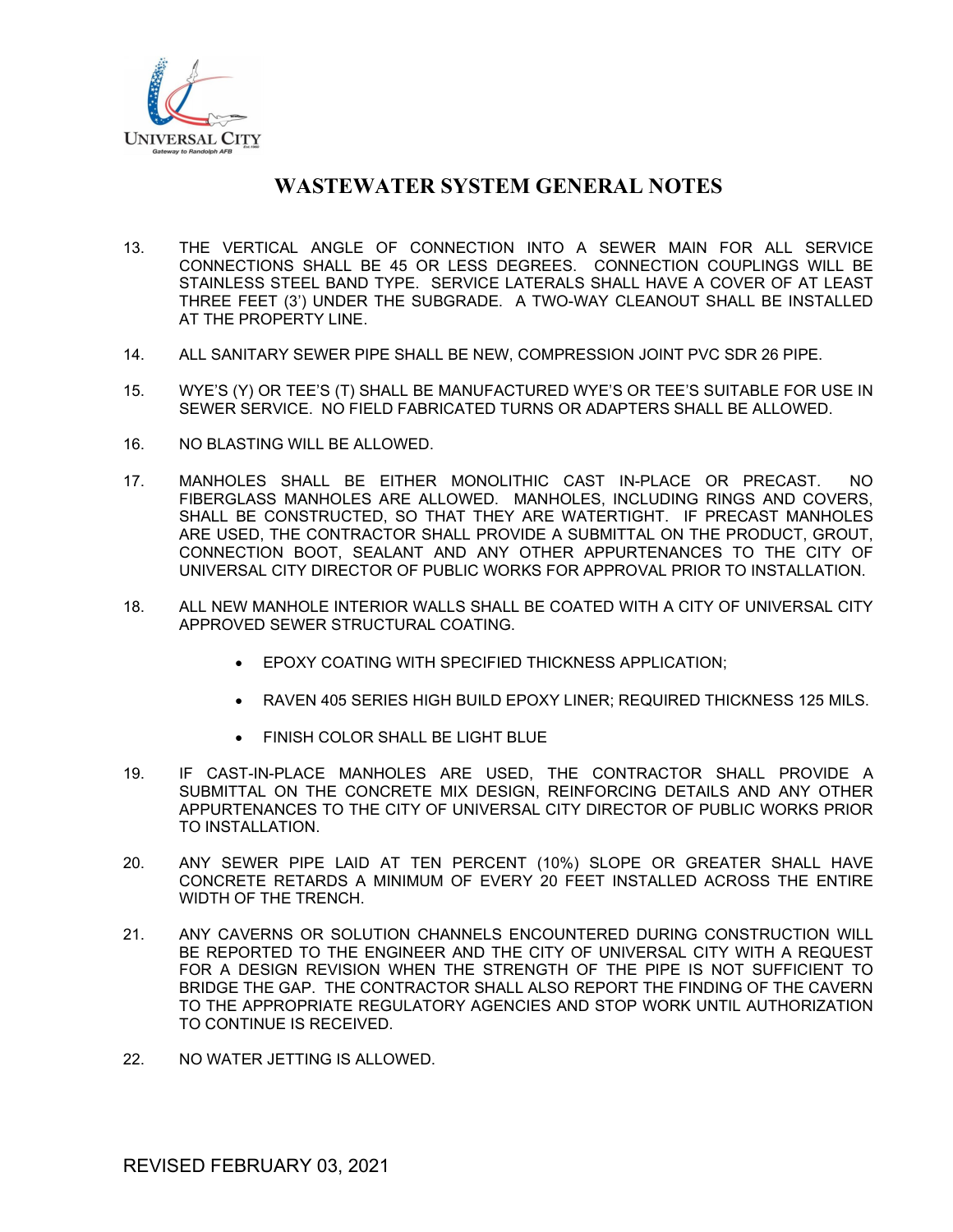

- 23. THE CONTRACTOR SHALL NOTIFY THE DIRECTOR OF PUBLIC WORKS AT LEAST 48 HOURS PRIOR TO BACKFILL OR TESTING SO THAT HE OR HIS AUTHORIZED REPRESENTATIVE MAY WITNESS ANY BACKFILLING OR TESTING.
- 24. CONTRACTOR WILL NOTIFY ALL UTILITY COMPANIES AT LEAST 72 HOURS PRIOR TO EXCAVATION. THE LIST PROVIDED BELOW IS A COURTESY AND SHALL NOT BE CONSTRUED AS TO INCLUDE ALL UTILILTY COMPANIES THAT MAY BE ENCOUNTERED.

| CITY OF UNIVERSAL CITY             | (210) 658-5364 |
|------------------------------------|----------------|
| <b>WATER AND SANITARY SEWER</b>    | (210) 658-5365 |
| <b>STORM DRAIN</b>                 | (210) 658-5364 |
| <b>TRAFFIC SIGNAL OPERATIONS</b>   |                |
| <b>TXDOT</b>                       | (210) 615-5975 |
| CITY OF UNIVERSAL CITY             | (210) 658-5364 |
| DIG TESS                           | 811            |
| TEXAS STATE WIDE ONE CALL LOCATERS | 811            |
| <b>CITY PUBLIC SERVICE</b>         | (210) 353-3333 |
| TIME WARNER CABLE                  | 811            |
| AT&T                               | 811            |
| <b>CENTERPOINT ENERGY GAS</b>      | 1-800-427-7142 |
| MCI                                | 1-800-MCI-WORK |
|                                    |                |

- 25. ALL TRENCHES IN TRAFFIC AREAS ARE TO BE BACKFILLED WITH FLOWABLE FILL FROM THE TOP OF BEDDING TO WITHIN TWO-INCHES (2") OF TOP GRADE FOR SURFACE HOT MIX, WARM MIX, OR CONCRETE.
- 26. CONTRACTOR SHALL PAY A HYDRANT METER DEPOSIT (REFUNDABLE UPON RETURN) AND FOR WATER USED DURING CONSTRUCTION. AN APPROVED BACKFLOW DEVICE SHALL BE ON ALL HOOKUPS TO FIRE HYDRANTS. (SEE CITY UTILITY ADMINISTRATION 659-0333. Ext.710)
- 27. CONTRACTOR SHALL FURNISH THE ENGINEER AND/OR THE CITY OF UNIVERSAL CITY DIRECTOR OF PUBLIC WORKS WITH AN AS-BUILT PLAN THAT SHALL HAVE THE FINAL MEASUREMENTS FOR ALL PIPE INSTALLED AND ALL MANHOLES AND SERVICES BY STATION AND END ELEVATIONS. THE CONTRACTOR SHALL BE RESPONSIBLE FOR ALL MATERIALS AND WORKMANSHIP AFTER PRELIMINARY ACCEPTANCE BY CITY AND UNTIL FINAL ACCEPTANCE BY CITY. AFTER FINAL ACCEPTANCE OF CONSTRUCTION IS ISSUED, THE CONTRACTOR SHALL PROVIDE A ONE (1) YEAR WARRANTY IN ACCORDANCE WITH THE SPECIFICATIONS SPECIAL CONDITIONS. THE CONTRACTOR SHALL REPAIR ANY AREAS WITH IN ONE (1) WEEK OF WRITTEN NOTIFICATION DURING THE WARRANTY PERIOD.
- 28. THE CONTRACTOR SHALL PROVIDE THE FOLLOWING SUPPORT ACTIVITY:
	- A. ATTEND PRE-CONSTRUCTION CONFERENCE WITH CITY AND SECURE CITY PERMIT.
	- B. ATTEND PRELIMINARY AND FINAL ACCEPTANCE INSPECTIONS WITH CITY AND
		- PROVIDE SUPPORT MANPOWERAS NEEDED FOR TESTING AND INSPECTIONS.
- 29. THE CONTRACTOR SHALL MAINTAIN TWO-WAY TRAFFIC IN EXISTING STREETS AT ALL TIMES, EXCEPT AS NOTED. PAVEMENT CUTS ACROSS AN EXISTING STREET ARE TO BE MADE ONE-HALF (1/2) AT A TIME AND THE PAVEMENT SHALL BE SAWCUT. THE CONTRACTOR SHALL PROVIDE AND MAINTAIN ACCESS FOR CHILDREN, RESIDENTS,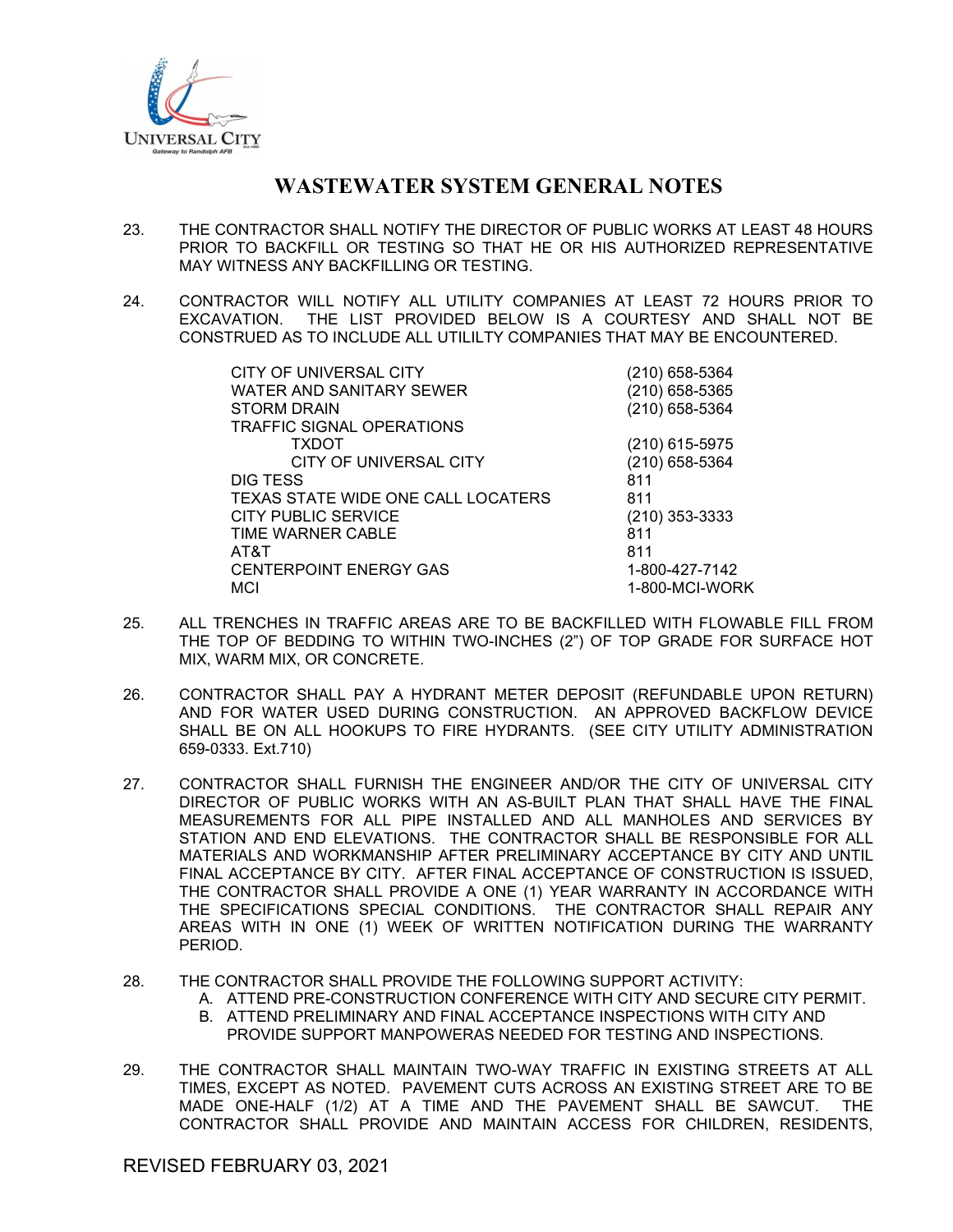

BUSINESSES, CITY REPRESENTATIVES AND MAINTAIN ONE-HALF (1/2) OF ALL STREETS OPEN TO THRU TRAFFIC AT ALL TIMES. THE CONTRACTOR SHALL PROVIDE STEEL PLATE TRAFFIC COVERS OVER THE TRENCH AT STREETS, SIDEWALKS, AND AT DRIVEWAYS AS REQUIRED. THE CONTRACTOR SHALL MAINTAIN ACCESS FOR THE US POSTAL SERVICE CARRIERS. ANY DAMAGES INCURRED TO MAILBOXES SHALL BE AT THE CONTRACTOR'S EXPENSE AND SHALL BE RESTORED TO THEIR ORIGINAL OR IMPROVED CONDITION. BARRICADES AND FLAG MEN SHALL BE PROVIDED FOR THE PROTECTION OF CHILDREN, PEDESTRIANS AND TO PROVIDE SMOOTH TRAFFIC FLOW ACCORDING TO THE TEXAS DEPARTMENT OF TRANSPORTATION (TXDOT) STANDARDS AND TO THE TEXAS MANUAL ON UNIFORM TRAFFIC CONTROL DEVICES (LATEST VERSION AT TIME OF CONSTRUCTION).

- 30. WHENEVER POWER POLES ARE ADJACENT TO THE PROPOSED TRENCH, THE CONTRACTOR SHALL PROVIDE PROPER SHORING OR BRACING DURING CONSTRUCTION OF THE TRENCH ACCORDING TO THE METHODS APPROVED BY THE APPROPRIATE UTILITY COMPANY. ANY DAMAGES INCURRED SHALL BE REPAIRED AT THE CONTRACTORS EXPENSE AND RESORED TO ITS ORIGINAL OR IMPROVED CONDITION TO THE SATISFACTION OF THE UTILITY OWNER.
- 31. THE CONTRACTOR SHALL PROTECT THE EXISTING SANITARY SEWER LINE UNTIL IT IS ABANDONED. THE CONTRACTOR SHALL BE RESPONSIBLE FOR MAINTAINING CONTINUOUS SERVICE AS THE PROPOSED SANITARY SEWER MAIN IS BEING LAID.
- 32. NO PIPE WHICH HAS BEEN USED FOR ANY PREVIOUS PURPOSE SHALL BE ACCEPTED OR RELOCATED FOR USE IN THIS PROJECT.
- 33. THE CONTRACTOR IS RESPONSIBLE FOR MAINTAINING THE PROPER CLEARANCE REQUIRED BY THE NATIONAL ELECTRICAL CODE; OCCUPATIONAL SAFETY AND HEALTH ADMINISTRATION (OSHA), TEXAS STATE LAW VERNON'S ANNOTATED TEXAS STATUES ARTICLE 1436 (C) PERTAINING TO CLEARANCES WHEN WORKING IN CLOSE PROXIMITY TO OVERHEAD ELECTRICAL LINES AND EQUIPMENT, AND TEXAS STATE LAW HEALTH AND SAFETY CODE-CHAPTER 752, HIGH VOLTAGE OVERHEAD LINES. ALL COSTS INCURRED BY THE CITY OF UNIVERSAL CITY AND/OR A UTILITY PROVIDER BECAUSE OF THE FAILURE OF THE CONTRACTOR TO COMPLY WITH THE REQUIRED CLEARANCE WILL BE THE RESPONSIBILITY OF THE CONTRACTOR FOR NOT FOLLOWING EFFECTIVE PRECAUTIONARY MEASURES.
- 34. THE CONTRACTOR'S STORM WATER POLLUTION PREVENTION PLAN (SWPPP) SHALL INCLUDE EROSION AND SEDIMENTATION CONTROLS FOR ALL SOIL STAGING AND STORAGE AREAS.
- 35. PRIOR TO CONSTRUCTION, THE CONTRACTOR SHALL INSTALL ALL EROSION AND SEDIMENTATION CONTROLS.
- 36. THE LOCATION AND DEPTH OF EXISTING UTILITIES SHOWN ON THE PLANS OR MARKED IN THE FIELD ARE UNDERSTOOD TO BE APPROXIMATE ONLY AND ALL UTILITIES MAY NOT BE SHOWN. PRIOR TO CONSTRUCTION, THE CONTRACTOR SHALL VERIFY THE EXACT LOCATION AND DEPTHS OF ALL UTILITIES, WHETHER SHOWN ON THE PLANS OR NOT. THE CONTRACTOR SHALL BE REPONSIBLE FOR PROTECTION OF ALL UTILITIES DURING CONSTRUCTION AND SHALL REPAIR ANY DAMAGE TO ANY UTILITIES AT NO EXPENSE TO THE CITY OF UNIVERSAL CITY. THE TEXAS UTILITY CODE REQUIRES A CONTRACTOR TO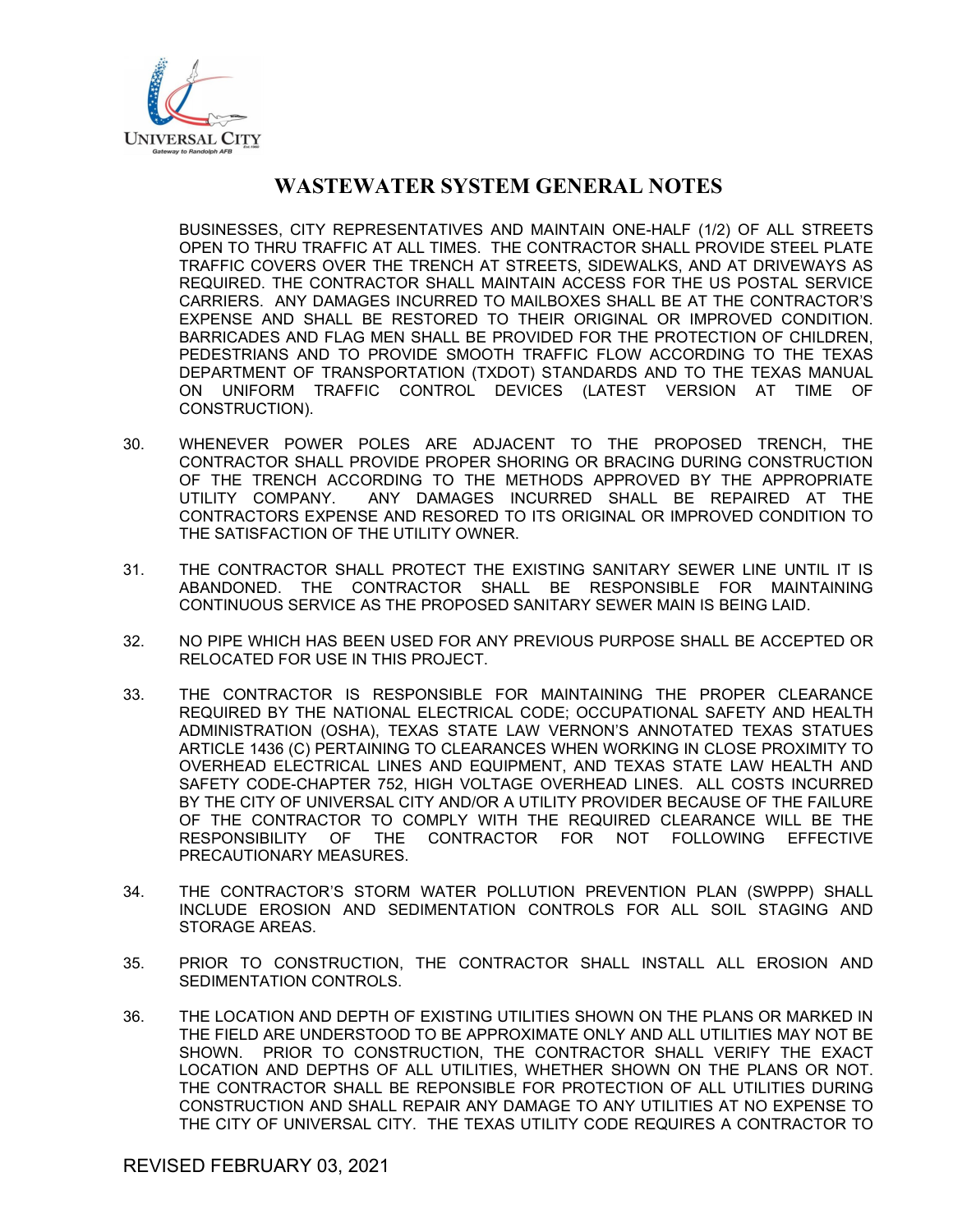

CONTACT A NOTIFICATION CENTER AT LEST 48 HOURS (BUSINESS DAYS) PRIOR TO DIGGING DEEPER THAN 16-INCHES, WITH LIMITED EXCEPTIONS.

- 37. THE CONTRACTOR SHALL BE RESPONSIBLE FOR RESTORING TO ITS ORIGINAL OR BETTER CONDITION, ANY DAMAGES DONE TO EXISTING FENCES, CONCRETE ISLANDS, STREET PAVING, CURBS OR DRIVEWAYS, FIRE HYDRANTS,VALVES, RIGHT OF WAY MONUMENTS, GATES, ETC (NO SEPARATE PAY ITEM).
- 38. DUE TO FEDERAL REGULATIONS, TITLE 49, PART 192.181, CPS MUST MAINTAIN ACCESS TO GAS VALVES AT ALL TIMES. THE CONTRACTOR MUST PROTECT AND WORK AROUND ANY GAS VALVES THAT ARE IN THE PROJECT AREA.
- 39. CONTRACTOR AND/OR CONTRACTOR'S INDEPENDENTLY RETAINED EMPLOYEE OR STRUCTURAL DESIGN/GEOTECHNICAL/SAFETY EQUIPMENT CONSULTANT, IF ANY, SHALL REVIEW THESE PLANS AND ANY AVAILABLE GEOTECHNICAL INFORMATION AND THE ANTICIPATED INSTALLATION SITE(S) WITHIN THE PROJECT WORK AREA IN ORDER TO DEVELOP THE CONTRACTOR'S PLAN TO IMPLEMENT THE PROJECT DESCRIBED IN THE CONTRACT DOCUMENTS. THE CONTRACTOR'S PLAN SHALL PROVIDE FOR AN ADEQUATE TRENCH SAFETY SYSTEM THAT COMPLIES WITH AS A MINIMUM OSHA STANDARDS FOR TRENCH EXCAVATIONS, SPECIFICALLY, CONTRACTOR AND/OR CONTRACTOR'S INDEPENDENTLY RETAINED EMPLOYEE OR SAFETY CONSULTANT WILL DEVELOP AND IMPLEMENT A TRENCH SAFETY PROGRAM IN ACCORDANCE WITH OSHA STANDARDS GOVERNING THE PRESENCE OF INDIVIDUALS WORKING IN AND AROUND TRENCH EXCAVATION. TRENCH SAFETY REQUIREMENTS PERTAINS TO ALL WORK.
- 40. ALL SEWER LINES SHALL RECEIVE A POST CONSTRUCTION VIDEO INSPECTION IN ACCORDANCE WITH THE SAN ANTONIO WATER SYSTEM ITEMS NO. 866 AND 868. IN ADDITION, THE CONTRACTOR SHALL NOTIFY THE CITY OF UNIVERSAL CITY DIRECTOR OF PUBLIC WORKS SO THAT HE OR HIS AUTHORIZED REPRESENTATIVE MAY BE PRESENT DURING THE VIDEO INSPECTION, AND THE SEWER LINE SHALL HAVE THE VIDEO CONDUCTED WITH A CONSTANT FLOW OF CLEAN WATER.
- 41. ALL SERVICES THAT ENTER MANHOLES WILL BE INSTALLED A MINIMUM OF EIGHT-INCHES (8") AND A MAXIMUM OF 24-INCHES (24") ABOVE THE INVERT.
- 42. 30 TAC TITLE 30 CHAPTER 27 SUBCHAPTER C SEPARATION DISTANCES. THE FOLLOWING RULES APPLY TO SEPARATION DISTANCES BETWEEN POTABLE WATER AND SANITARY SEWER LINES.
- (A) WHEN SANITARY SEWERS ARE INSTALLED, THEY WILL BE INSTALLED NO CLOSER TO WATERLINES THAN NINE FEET (9') IN ALL DIRECTIONS. SEWERS THAT PARALLEL WATERLINES MUST BE INSTALLED IN SEPARATE TRENCHES. WHERE THE NINE-FOOT (9') SEPARATION DISTANCE CANNOT BE ACHIEVED, THE FOLLOWING GUIDELINES SHALL APPLY:
	- (1) WHERE A SANITARY SEWER PARALLELS A WATERLINE, THE SEWER WILL BE CONSTRUCTED OF CAST IRON, DUCTILE IRON OR PVC MEETING ASTM SPECIFICATIONS WITH A PRESSURE RATING FOR BOTH THE PIPE AND JOINTS OF 150 PSI. THE VERTICAL SEPARATION WILL BE A MINIMUM OF TWO FEET BETWEEN OUTSIDE DIAMETER AND THE HORIZONTAL SEPARATION WILL BE A MINIMUM OF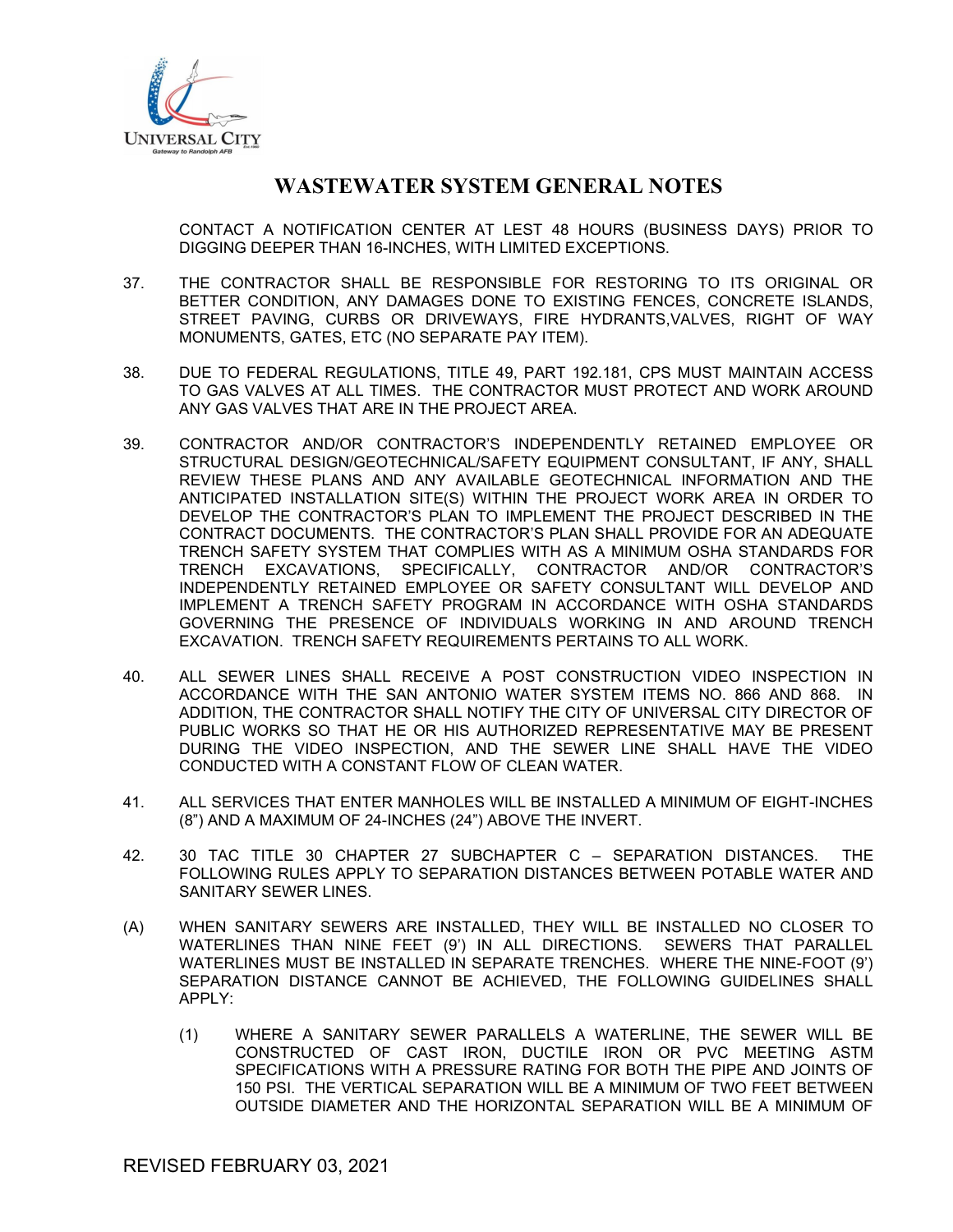

FOUR FEET BETWEEN OUTSIDE DIAMETERS. THE SEWER MUST BE LOCATED BELOW THE WATERLINE.

- (2) WHERE A SANITARY SEWER CROSSES A WATERLINE AND THE SEWER IS CONSTRUCTED OF CAST IRON, DUCTILE IRON OR PVC WITH A MINIMUM PRESSURE RATING OF 150 PSI, AN ABSOLUTE MINIMUM DISTANCE OF SIX-INCHES (6") BETWEEN OUTSIDE DIAMETERS WILL BE MAINTAINED. IN ADDITION, THE SEWER MUST BE LOCATED BELOW THE WATERLINE AND ONE LENGTH OF THE SEWER PIPE MUST BE CENTERED ON THE WATERLINE.
- (3) WHERE A SEWER CROSSES UNDER A WATERLINE AND THE SEWER IS CONSTRUCTED OF ABS TRUSS PIPE, SIMILAR SEMI-RIGID PLASTIC COMPOSITE PIPE, CLAY PIPE OR CONCRETE PIPE WITH GASKETED JOINTS, A MINIMUM OF TWO-FEET (2') SEPARATION DISTANCE MUST BE MAINTAINED. THE INITIAL BACKFILL WILL BE CEMENT STABILIZED SAND COMPRISED OF TWO (2) OR MORE 80 POUND BAGS OF CEMENT PER CUBIC YARD OF SAND FOR ALL SECTIONS OF SEWER WITHIN NINE FEET (9') OF THE WATERLINE. THIS INITIAL BACKFILL WILL BE FROM ONE QUARTER (1/4) DIAMETER BELOW THE CENTERLINE OF THE PIPE TO ONE PIPE DIAMETER (BUT NOT LESS THAN 12") ABOVE THE TOP OF THE PIPE.
- (4) WHERE A SEWER CROSSES OVER A WATERLINE ALL PORTIONS OF THE SEWER WITHIN NINE FEET (9') OF THE WATERLINE WILL BE CONSTRUCTED OF CAST IRON, DUCTILE IRON, OR PVC PIPE WITH A PRESSURE RATING OF AT LEAST 150 PSI USING APPROPRIATE ADAPTERS. IN LIEU OF THIS PROCEDURE THE NEW CONVEYANCE MAY BE ENCASED IN A JOINT OF 150 PSI PRESSURE CLASS PIPE AT LEAST 18 FEET LONG AND TWO (2) NOMINAL SIZES LARGER THAN THE NEW CONVEYANCE. THE SPACE AROUND THE CARRIER PIPE WILL BE SUPPORTED AT FIVE FOOT (5') INTERVALS WITH SPACERS OR BE FILLED TO THE SPRINGLINE WITH WASHED SAND.
- (5) THE ENCASEMENT PIPE SHOULD BE CENTERED ON THE CROSSING AND BOTH ENDS SEALED WITH NON SHRINK CEMENT GROUT OR A MANUFACTURED SEAL.
- (B) WATERLINE/MANHOLE SEPARATION. UNLESS SANITARY SEWER MANHOLES AND THE CONNECTING SEWERS CAN BE MADE WATERTIGHT AND TESTED FOR NO LEAKAGE, THEY MUST BE INSTALLED SO AS TO PROVIDE A MINIMUM OF NINE FEET (9') OF HORIZONTAL CLEARANCE FROM AN EXISTING OR PROPOSED WATERLINE. WHERE THE NINE-FOOT (9') SEPARATION DISTANCE CANNOT BE ACHIEVED, THE SEWER PIPE SHALL BE INSTALLED IN ACCORDANCE WITH PARAGRAPH A ITEMS 1-4 IN THE PRECEEDING PARAGRAPH.
- 43. ALL BEDDING PLACED IN THE SEWER TRENCHES SHALL BE COMPACTED IN MAXIMUM EIGHT-INCH (8") LIFTS TO 95% DENSITY OF TXDOT'S TEST METHOD TEX 113-E. PROVIDE TESTING ON EACH EIGHT-INCH (8") COMPACTED LIFT. SUBGRADE MOISTURE DENSITY TESTING SHALL BE AT THE MINIMUM FREQUENCY OF THREE (3) PER BLOCK AND SHALL NOT EXCEED A FIVE HUNDRED-FOOT (500') SPACING.
- 44. THE CONTRACTOR SHALL BE RESPONSIBLE TO ENSURE THAT NO OVERFLOWS OR SPILLAGE OF SEWAGE OCCURS. THE PERSON IDENTIFIED WITH THIS RESPONSIBILITY SHALL BE ON-SITE WHEN ACTIVIES THAT COULD RESULT IN A SPILL OR OVERFLOW ARE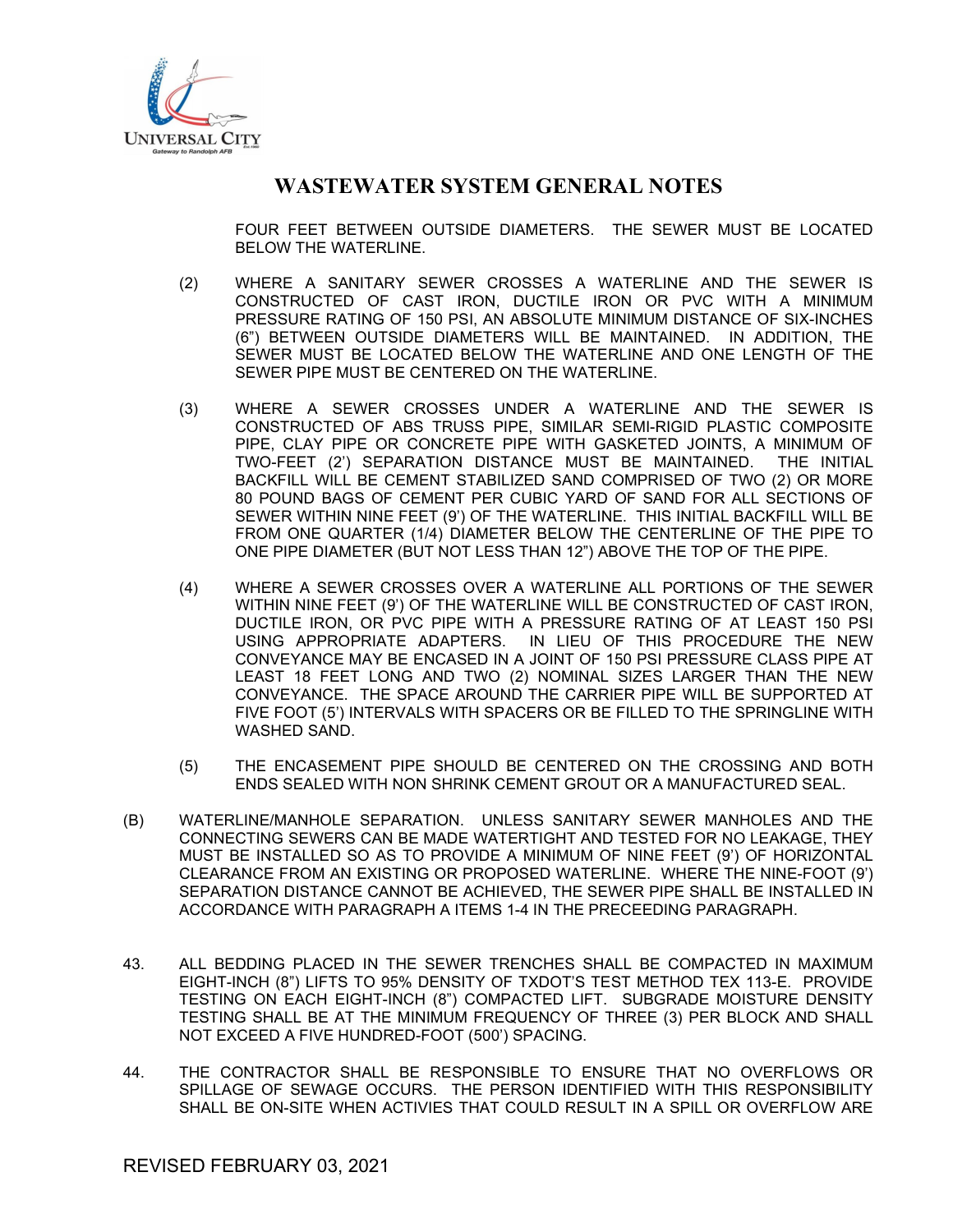

BEING PERFORMED. THE CONTRACTOR SHALL NOTIFY THE CITY OF UNIVERSAL CITY DIRECTOR OF PUBLIC WORKS WITH THE NAME AND PHONE NUMBER WHERE THIS PERSON CAN BE REACHED. SHOULD AN OVERFLOW OR SPILL OCCUR, THE CONTRACTOR SHALL IMMEDIATELY: 1) IDENTIFY THE SOURCE OF THE SPILL, ATTEMPT TO STOP AND ELIMINATE ANY ADDITIONAL SPILLAGE OR OVERFLOW, 2) NOTIFY THE CITY OF UNIVERSAL CITY PUBLIC WORKS DEPARTMENT, 3) CONTAIN THE SPILL IN PLACE AND PREVENT CONTAMINATION OF STREAMS AND WATERWAYS, 4) CLEAN UP THE SPILL AND DISPOSE OF CONTAMINATED MATERIALS, 5) DISENFECT THE AREA WITH A MIXTURE OF HTH CHLORINE AND WATER, 6) IDENTIFY AND TRAIN CONTRACTOR'S PERSONNEL RESPONSIBLE FOR SPILL PREVENTION AND CONTROL, 7) ALL WORK PERFORMED IN RELATION TO A SPILL SHALL BE IN CONFORMANCE WITH TCEQ REGULATIONS AND AT NO ADDITIONAL COST TO THE CITY OF UNIVERSAL CITY.

- 45. IT IS THE CONTRACTOR'S RESPONSIBILITY TO SEE THAT ALL SIGNS AND BARRICADES ARE PROPERLY INSTALLED AND MAINTAINED. ALL LOCATIONS AND DISTANCES SHALL BE DECIDED UPON IN THE FIELD BY THE CONTRACTOR, USING THE TEXAS MANUAL ON UNIFORM TRAFFIC CONTROL DEVICES. THE CITY'S CONSTRUCTION INSPECTOR/TRAFFIC ENGINEERING REPRESENTATIVE SHALL ONLY BE RESPONSIBLE TO INSPECT BARRICADES AND SIGNS. IF IN THE OPINION OF THE TRAFFIC ENGINEERING REPRESENTATIVE/ CONSTRUCTION INSPECTOR, THE TRAFIC CONTROL DEVICES DO NOT CONFORM TO ESTABLISHED STANDARDS, ARE INCORRECTLY PLACED OR INSUFFICIENT IN QUANTITY TO PROTECT THE TRAVELING GENERAL PUBLIC, THE CONSTRUCTION INSPECTOR SHALL HAVE THE OPTION OF STOPPING THE OPERATIONS UNTIL SUCH TIME AS THE CONDITIONS ARE CORRECTED AT NO EXPENSE TO THE CITY OF UNIVERSAL CITY.
- 46. THE CONTRACTOR SHALL BE REPSONSIBLE TO MAINTAIN CONTINUOUS SEWER SERVICE FOR ALL ACTIVE SERVICE CONNECTIONS DURING CONSTRUCTION. WHEN BYPASS PUMPING IS NECESSARY, THE CONTRACTOR SHALL PROVIDE BYPASS PUMPING IN ACCORDANCE WITH SAN ANTONIO WATER SYSTEM ITEM NO. 864. IN ADDITION, PRIOR TO IMPLEMENTING ANY BYPASS PUMPING, THE CONTRACTOR SHALL PROVIDE IN WRITING A SEQUENCE OF BYPASS PUMPING FOR REVIEW AND APPROVAL BY THE PUBLIC WORKS DEPARTMENT. THE PROCEDURE SHALL INCLUDE AS A MINIMUM 1) SKETCH OF THE PROPOSED LOCATION(S) OF THE PUMPS, PIPING AND TRAFFIC CONTROL DEVICES FOR EACH SEGMENT WHERE BYPASS PUMPING IS TO OCCUR, 2) PUMP EQUIPMENT TYPE, SIZE, CAPACITY AND NUMBER OF PUMPS WHICH DEMONSTRATE THAT THE BYPASS PUMPING CAN HANDLE WET WEATHER FLOWS, 3) TYPE OF JOINING FOR PIPE MATERIALS, 4) SPILL CONTROL AND PREVENTION MEASURES, 5) CONTRACTOR AFTER HOURS MONITORING PROCEDURES AND 6) AFTER HOURS CONTACT INFORMATION FOR THE RESPONSIBLE CONTRACTOR PERSONNEL.
- 47. DISTURBED EXCAVATED AREAS WITHIN THE CITY RIGHT-OF-WAY SHALL BE RESODDED TO MATCH THE EXISTING SITE CONDITIONS.
- 48. ANY WORK COMPLETED WITHOUT PRIOR AUTHORIZATION WHETHER INCLUDED IN THE PLANS AND SPECIFICATIONS OR NOT, SHALL NOT BE COMPENSATED BY THE CITY OF UNIVERSAL CITY.
- 49. THE CONTRACTOR SHALL EXERCISE CARE WHEN EXCAVATING AROUND AND PROTECT ALL SPECIES OF OAK TREES.